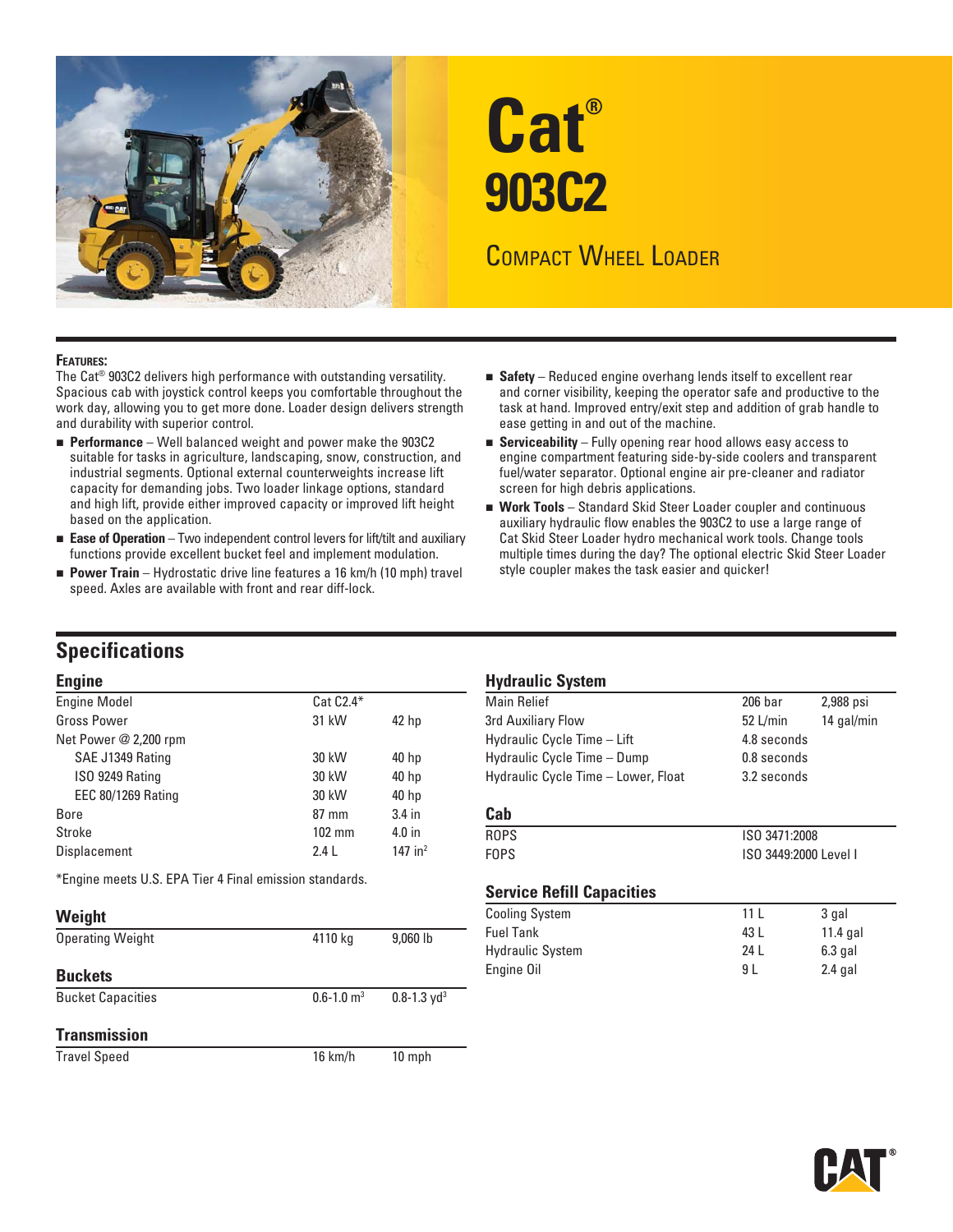# **903C2 Compact Wheel Loader**



### **Dimensions** (All dimensions are approximate.)

|                                  |              | <b>Standard</b> |                 | <b>High Lift</b> |  |
|----------------------------------|--------------|-----------------|-----------------|------------------|--|
| 1 Cab Height                     | 2510 mm      | $8$ ft $3$ in   | 2510 mm         | $8$ ft $3$ in    |  |
| 2 Ground Clearance               | 395 mm       | 1 ft 4 in       | 395 mm          | 1 ft 4 in        |  |
| 3 Wheelbase                      | 1800 mm      | 5 ft 11 in      | 1800 mm         | 5 ft 11 in       |  |
| * 4 Overall Length with Bucket   | 4695 mm      | $15$ ft $5$ in  | 4860 mm         | 15 ft 11 in      |  |
| * 5 Reach at Maximum Dump Height | 875 mm       | 2 ft 10 in      | 880 mm          | 2 ft 11 in       |  |
| 6 Dig Depth                      | 200 mm       | 8 in            | $200$ mm        | 8 in             |  |
| * 7 Maximum Dump Height          | 2290 mm      | 8ft0in          | 2430 mm         | 8ft0in           |  |
| <b>8</b> Load Over Height        | 2795 mm      | $9$ ft $2$ in   | 2940 mm         | $9$ ft $8$ in    |  |
| 9 Hinge Pin at Maximum Height    | 3080 mm      | 10 ft 1 in      | 3225 mm         | 10 ft 7 in       |  |
| 10 Departure Angle (degrees)     | $30^\circ$   |                 |                 |                  |  |
| 11 Overall Length with Forks     | 5175 mm      | 17 ft $0$ in    | 5330 mm         | 17 ft 6 in       |  |
| 12 Reach at Level Ground         | 970 mm       | 3 ft 2 in       | 1130 mm         | $3$ ft $8$ in    |  |
| 13 Maximum Reach                 | 1515 mm      | 5ft0in          | 1635 mm         | 5ft4in           |  |
| 14 Fork Depth Above Ground       | 40 mm        | $2$ in          | $40 \text{ mm}$ | $2$ in           |  |
| 15 Fork Height at Maximum Reach  | 1415 mm      | $4$ ft $8$ in   | 1415 mm         | $4$ ft $8$ in    |  |
| 16 Maximum Fork Height           | 3000 mm      | 10 ft $-2$ in   | 3140 mm         | 10 ft 4 in       |  |
| 17 Fork Reach at Maximum Height  | 750 mm       | $2$ ft 6 in     | 755 mm          | 2 ft 6 in        |  |
| * 18 Turning Radius Over Bucket  | 3940 mm      | 13 ft -1 in     | 4020 mm         | 13 ft 2 in       |  |
| ** 19 Turning Radius Inside Tire | 1655 mm      | $5$ ft $5$ in   | 1655 mm         | $5$ ft $5$ in    |  |
| * 20 Width Over Bucket           | 1770 mm      | 5 ft 10 in      | 1770 mm         | 5 ft 10 in       |  |
| 21 Tire Gauge                    | 1314 mm      | 4 ft 4 in       | 1314 mm         | 4 ft 4 in        |  |
| ** 22 Machine Width              | 1708 mm      | $5$ ft 7 in     | 1708 mm         | 5 ft 7 in        |  |
| 23 Articulation Angle            | $40^{\circ}$ |                 |                 |                  |  |
| 24 Steering Angle - Left/Right   | $80^\circ$   |                 |                 |                  |  |
| 25 Dump Angle at Maximum Height  | $40^{\circ}$ |                 |                 |                  |  |

\*Vary with bucket size.

\*\*Vary with tire size.

Dimensions listed are based on the machine configured with cab with air conditioning, quick coupler, general purpose bucket or 1067 mm (42 in) forks, 75 kg (165 lb) operator and  $33 \times 15.5$ -16.5, 12PR tires.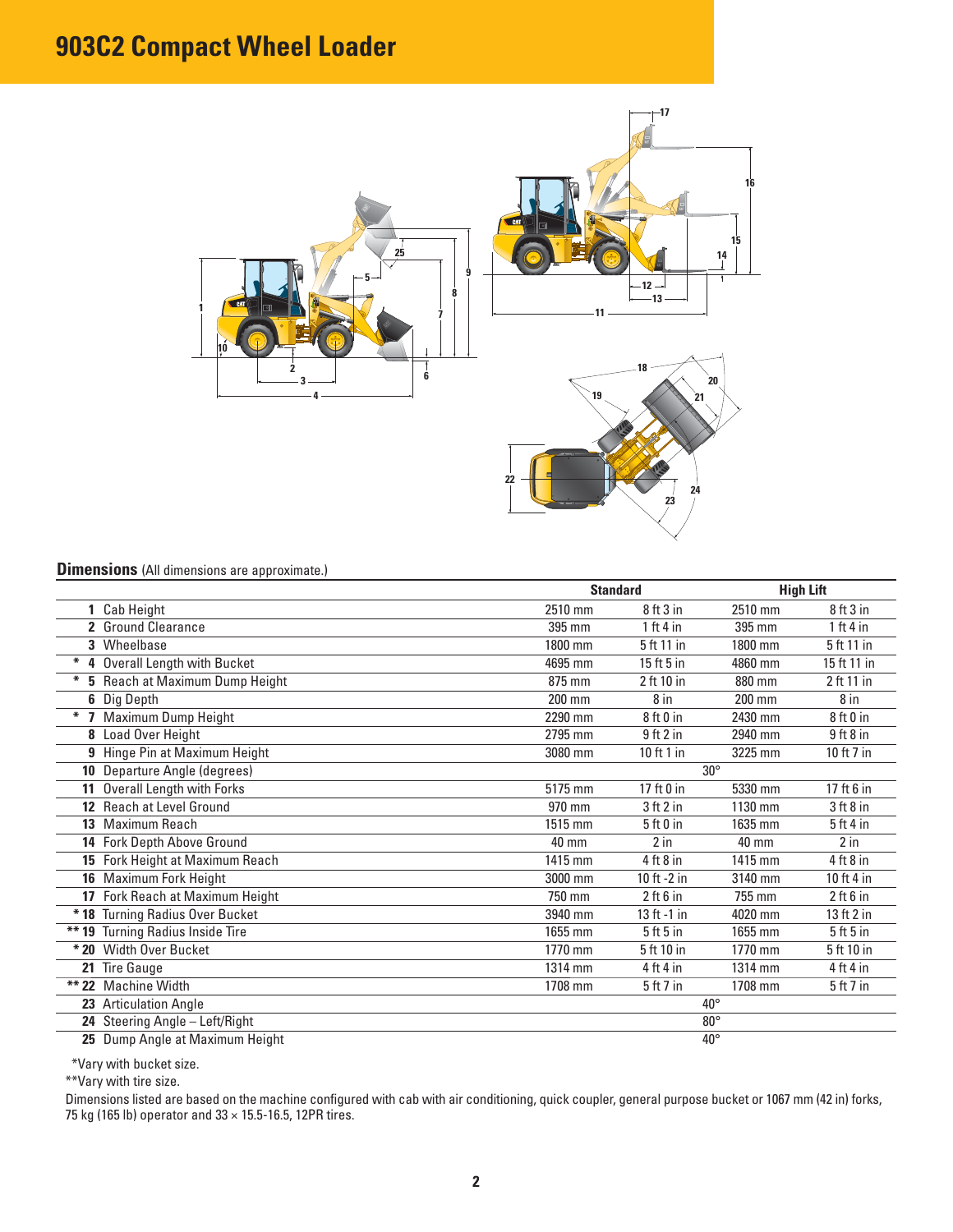## **903C2 Compact Wheel Loader**

### **Operating Specifications\***

|                                                                                                                              |                       | <b>Standard Lift</b>  | <b>High Lift</b>               |                    |
|------------------------------------------------------------------------------------------------------------------------------|-----------------------|-----------------------|--------------------------------|--------------------|
| <b>Tire Size</b>                                                                                                             |                       |                       | $33 \times 15.5 - 16.5$ , 12PR |                    |
| <b>Rated Bucket Capacity</b>                                                                                                 | $0.6 \; \mathrm{m}^3$ | $0.8$ yd <sup>3</sup> | $0.6 \; \mathrm{m}^3$          | $0.8 \text{ yd}^3$ |
| <b>Breakout Force</b>                                                                                                        | 23.0 kN               | 5,170 lbf             | 23.2 kN                        | 5,170 lbf          |
| <b>Operating Weight</b>                                                                                                      | 4110 kg               | 9,060 lb              | 4130 kg                        | 9,105 lb           |
| Rated Operating Load @ Full Turn, Bucket                                                                                     | 975 kg                | 2,150 lb              | 850 kg                         | 1,875 lb           |
| Straight Tipping Load, Bucket                                                                                                | 2300 kg               | 5,070 lb              | 2040 kg                        | 4,500 lb           |
| Full Turn Static Tipping Load, Bucket                                                                                        | 1950 kg               | 4,300 lb              | 1705 kg                        | 3,760 lb           |
| Rackback, Transport Position                                                                                                 |                       |                       | $52^\circ$                     |                    |
| Rated Operating Load @ Full Turn, Forks (EN 474-3:2006, Firm and Level Ground,<br>500 mm (20 in) Load Center) (80% of FTSTL) | 1185 kg               | 2,610 lb              | 1095 kg                        | 2,410 lb           |
| Rated Operating Load @ Full Turn, Forks (EN 474-3:2006, Rough Terrain,<br>500 mm (20 in) Load Center) (60% of FTSTL)         | 890 kg                | 1,960 lb              | 820 kg                         | 1,805 lb           |
| <b>With Additional Counterweight</b>                                                                                         |                       |                       |                                |                    |
| <b>Operating Weight</b>                                                                                                      | 4280 kg               | 9,435 lb              | 4300 kg                        | 9,480 lb           |
| Rated Operating Load @ Full Turn, Bucket                                                                                     | 1045 kg               | 2,305 lb              | 920 kg                         | 2,030 lb           |
| <b>Straight Tipping Load, Bucket</b>                                                                                         | 2470 kg               | 5,445 lb              | 2195 kg                        | 4,840 lb           |
| <b>Full Turn Static Tipping Load, Bucket</b>                                                                                 | 2090 kg               | 4,610 lb              | 1840 kg                        | 4,060 lb           |
| Rackback, Transport Position                                                                                                 |                       |                       | $52^\circ$                     |                    |
| Rated Operating Load @ Full Turn, Forks (EN 474-3:2006, Firm and Level Ground,<br>500 mm (20 in) Load Center) (80% of FTSTL) | 1270 kg               | 2,800 lb              | 1175 kg                        | 2,590 lb           |
| Rated Operating Load @ Full Turn, Forks (EN 474-3:2006, Rough Terrain,<br>500 mm (20 in) Load Center) (60% of FTSTL)         | 955 kg                | 2,105 lb              | 880 kg                         | 1,940 lb           |

\*Operating Specifications shown are based on machine equipped with enclosed ROPS cab with air conditioning, standard linkage, quick coupler, 75 kg (165 lb) operator and general purpose bucket (GP) unless otherwise noted.

### **Maximum Material Densities**

Based on ISO 7546: 1983 and rated operating loads at full turn and standard linkage, without additional counterweight

|                                 |                        | <b>General Purpose</b>     | <b>Light Material</b>   |                          |  |
|---------------------------------|------------------------|----------------------------|-------------------------|--------------------------|--|
| <b>Bucket Type</b>              |                        | <b>General Purpose</b>     | <b>Light Material</b>   |                          |  |
| <b>Rated Capacity</b>           | $0.6 \; \mathrm{m}^3$  | $0.8$ vd <sup>3</sup>      | $1.0~\mathrm{m}^3$      | $1.3 \;\rm{vd^3}$        |  |
| Dump Height                     | 2290 mm                | 90 in                      | 2160 mm                 | $85$ in                  |  |
| <b>Maximum Material Density</b> | 1540 kg/m <sup>3</sup> | $2,545$ lb/yd <sup>3</sup> | $875$ ka/m <sup>3</sup> | 1,480 lb/yd <sup>3</sup> |  |
| <b>Bucket Width</b>             | 1770 mm                | 70 in                      | 1880 mm                 | 74 in                    |  |